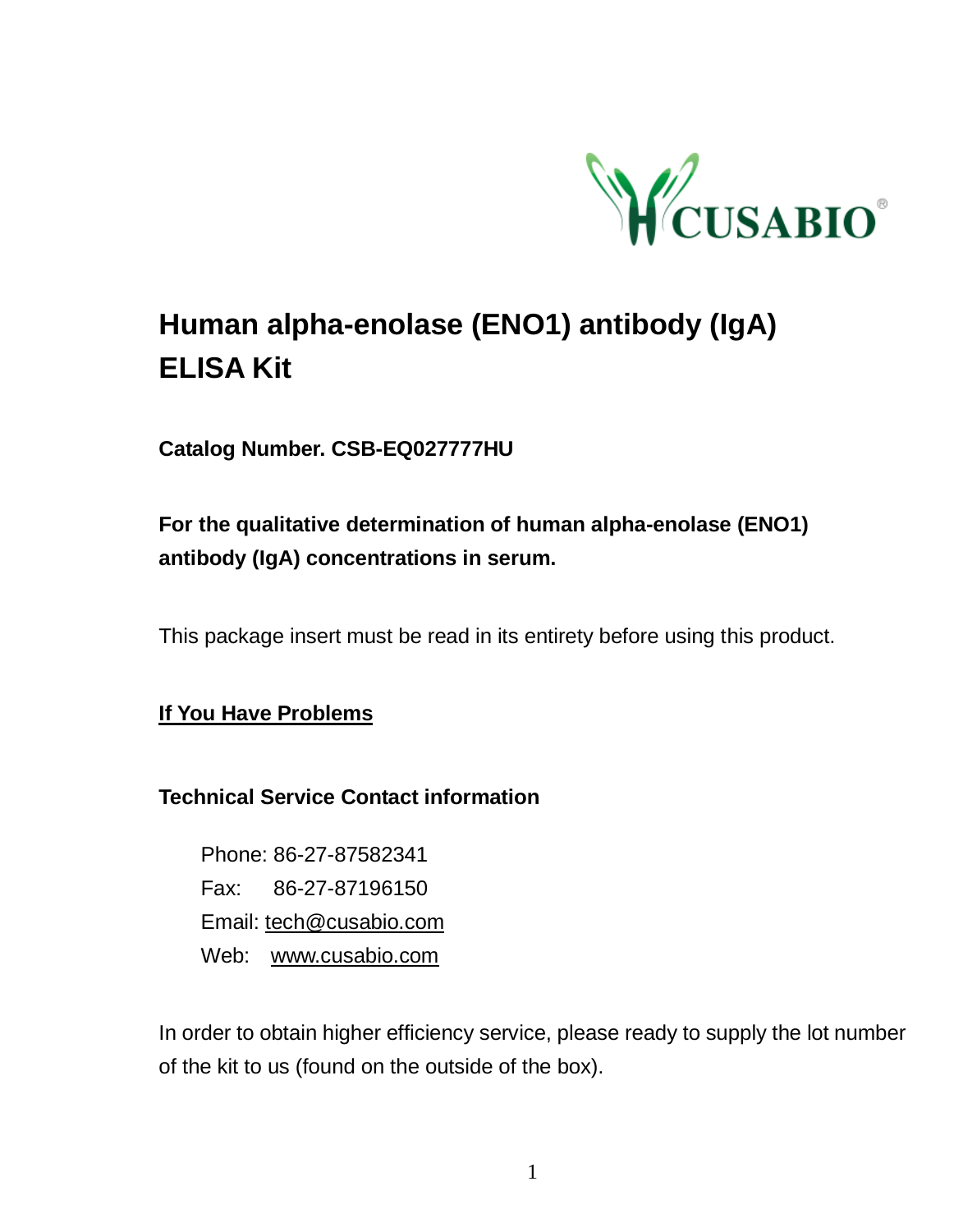# **PRINCIPLE OF THE ASSAY**

This assay employs the qualitative enzyme immunoassay technique.

The microtiter plate provided in this kit has been pre-coated with antigen. Samples are pipetted into the wells with anti-human IgA conjugated Horseradish Peroxidase (HRP). Any antibodies specific for the antigen present will bind to the pre-coated antigen. Following a wash to remove any unbound reagent, a substrate solution is added to the wells and color develops in proportion to the amount of human ENO1 antibody (IgA) bound in the initial step. The color development is stopped and the intensity of the color is measured.

#### **SPECIFICITY**

This assay has high sensitivity and excellent specificity for detection of human ENO1 antibody (IgA). No significant cross-reactivity or interference between human ENO1 antibody (IgA) and analogues was observed.

**Note:** Limited by current skills and knowledge, it is impossible for us to complete the cross-reactivity detection between human ENO1 antibody (IgA) and all the analogues, therefore, cross reaction may still exist.

#### **PRECISION**

#### **Intra-assay Precision (Precision within an assay): CV%<15%**

Three samples of known concentration were tested twenty times on one plate to assess.

#### **Inter-assay Precision (Precision between assays): CV%<15%**

Three samples of known concentration were tested in twenty assays to assess.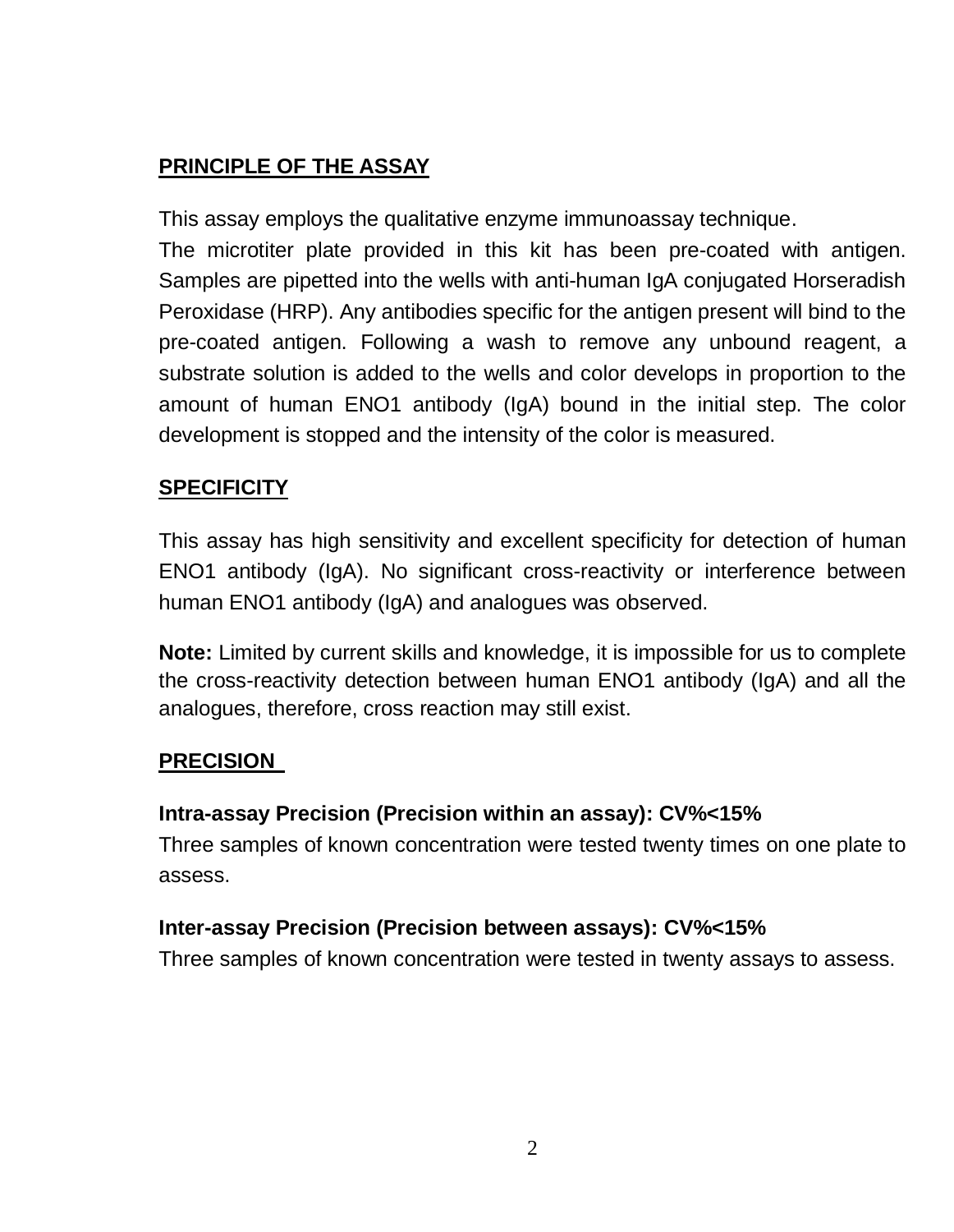# **LIMITATIONS OF THE PROCEDURE**

- **FOR RESEARCH USE ONLY. NOT FOR USE IN DIAGNOSTIC PROCEDURES.**
- The kit should not be used beyond the expiration date on the kit label.
- Do not mix or substitute reagents with those from other lots or sources.
- Any variation in operator, pipetting technique, washing technique, incubation time or temperature, and kit age can cause variation in binding.
- This assay is designed to eliminate interference by soluble receptors, binding proteins, and other factors present in biological samples. Until all factors have been tested in the Immunoassay, the possibility of interference cannot be excluded.

## **MATERIALS PROVIDED**

| Reagents                         | Quantity          |
|----------------------------------|-------------------|
| Coated assay plate               | $1(96$ wells)     |
| <b>Negative Control</b>          | $1 \times 800$ µl |
| <b>Positive Control</b>          | $1 \times 800$ µl |
| HRP-conjugate(100 x concentrate) | 1 x 120 µl        |
| <b>HRP-conjugate Diluent</b>     | $1 \times 20$ ml  |
| Sample Diluent                   | $2 \times 20$ ml  |
| Wash Buffer (25 x concentrate)   | $1 \times 20$ ml  |
| <b>TMB Substrate</b>             | $1 \times 10$ ml  |
| <b>Stop Solution</b>             | $1 \times 10$ ml  |
| Adhesive Strip (For 96 wells)    | 4                 |
| Instruction manual               |                   |

#### **STORAGE**

| Unopened kit . | Store at 2 - 8°C. Do not use the kit beyond the expiration date. |
|----------------|------------------------------------------------------------------|
| Opened kit     | May be stored for up to one month at $2 - 8^\circ$ C.            |

**\*Provided this is within the expiration date of the kit.**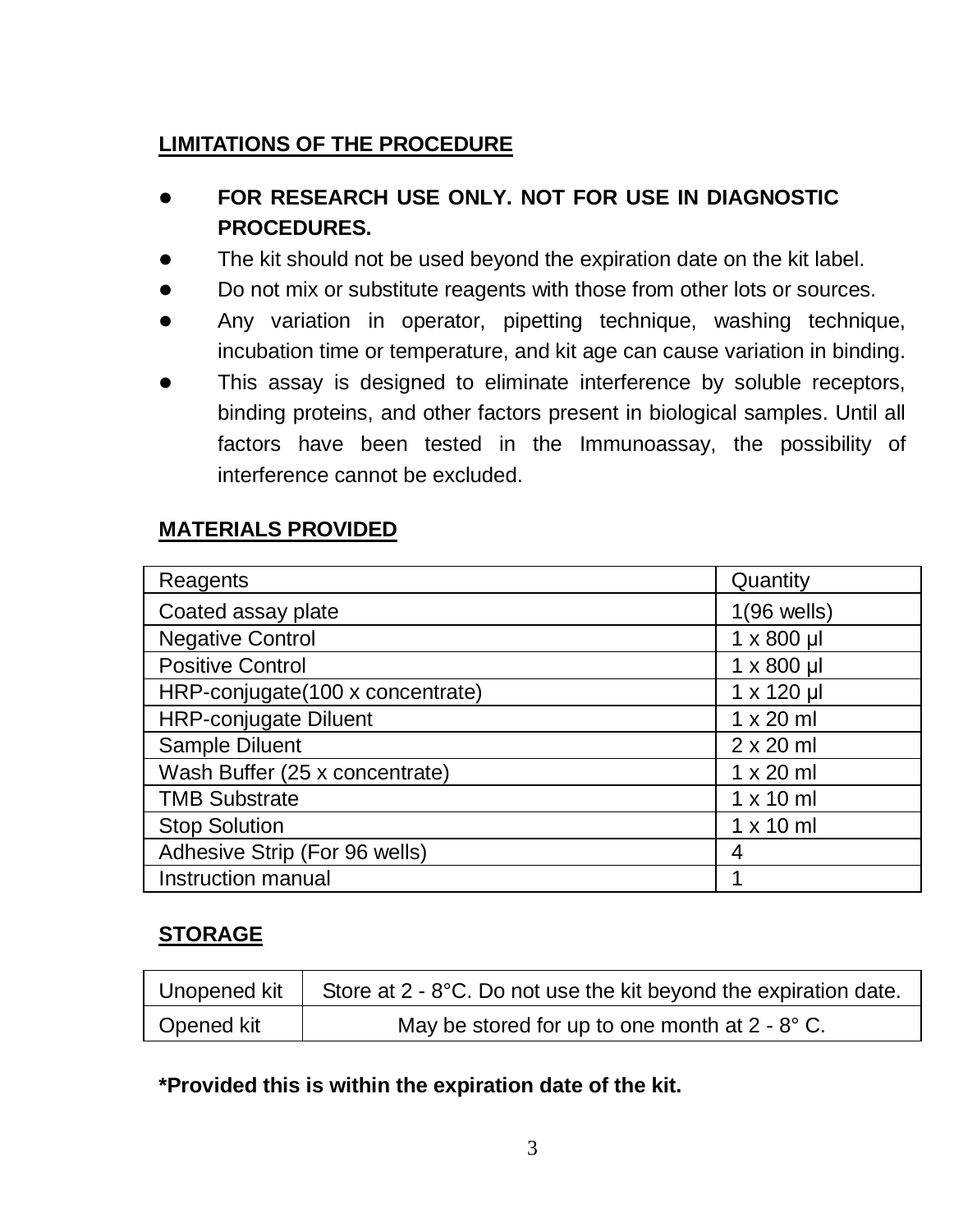## **OTHER SUPPLIES REQUIRED**

- Microplate reader capable of measuring absorbance at 450 nm, with the correction wavelength set at 540 nm or 570 nm.
- An incubator which can provide stable incubation conditions up to 37°C±0.5°C.
- Squirt bottle, manifold dispenser, or automated microplate washer.
- Absorbent paper for blotting the microtiter plate.
- **.** 100ml and 500ml graduated cylinders.
- **•** Deionized or distilled water.
- Pipettes and pipette tips.
- **•** Test tubes for dilution.

## **PRECAUTIONS**

The Stop Solution provided with this kit is an acid solution. Wear eye, hand, face, and clothing protection when using this material.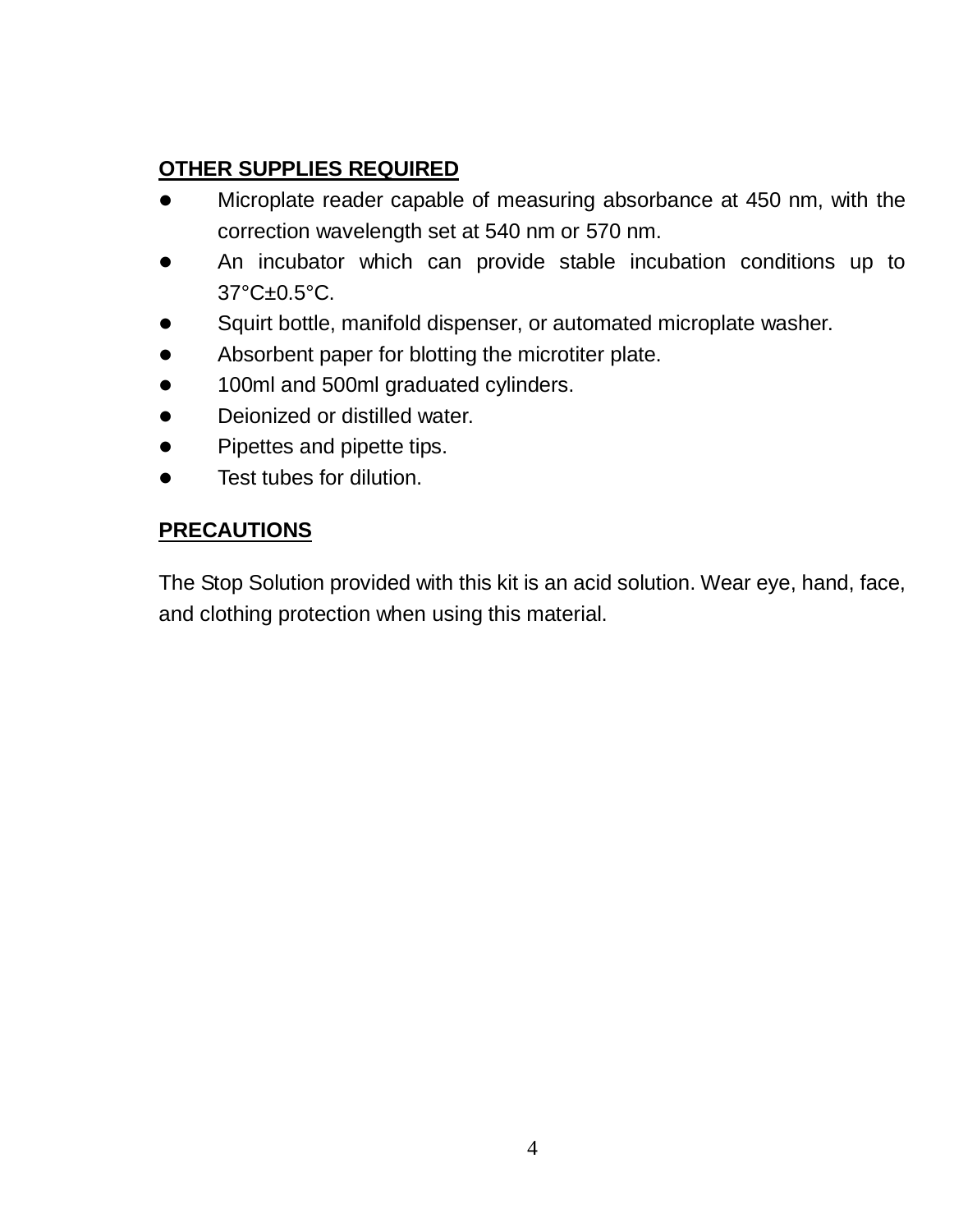## **SAMPLE COLLECTION AND STORAGE**

 **Serum** Use a serum separator tube (SST) and allow samples to clot for two hours at room temperature or overnight at 4°C before centrifugation for 15 minutes at 1000 ×g. Remove serum and assay immediately or aliquot and store samples at -20°C or -80°C. Avoid repeated freeze-thaw cycles.

## **SAMPLE PREPARATION**

 Dilute the serum samples with Sample Diluent(1:2000) before test. The suggested 2000-fold dilution can be achieved by adding 2ul sample to 98ul of Sample Diluent. Complete the 2000-fold dilution by adding 6μl of this solution to 234μl of Sample Diluent.

#### **Note:**

- 1. CUSABIO is only responsible for the kit itself, but not for the samples consumed during the assay. The user should calculate the possible amount of the samples used in the whole test. Please reserve sufficient samples in advance.
- 2. Samples to be used within 5 days may be stored at  $2-8^{\circ}$ C, otherwise samples must be stored at -20°C (≤1month) or -80°C (≤2month) to avoid loss of bioactivity and contamination.
- 3. Grossly hemolyzed samples are not suitable for use in this assay.
- 4. If the samples are not indicated in the manual, a preliminary experiment to determine the validity of the kit is necessary.
- 5. Fresh samples without long time storage are recommended for the test. Otherwise, protein degradation and denaturalization may occur in those samples and finally lead to wrong results.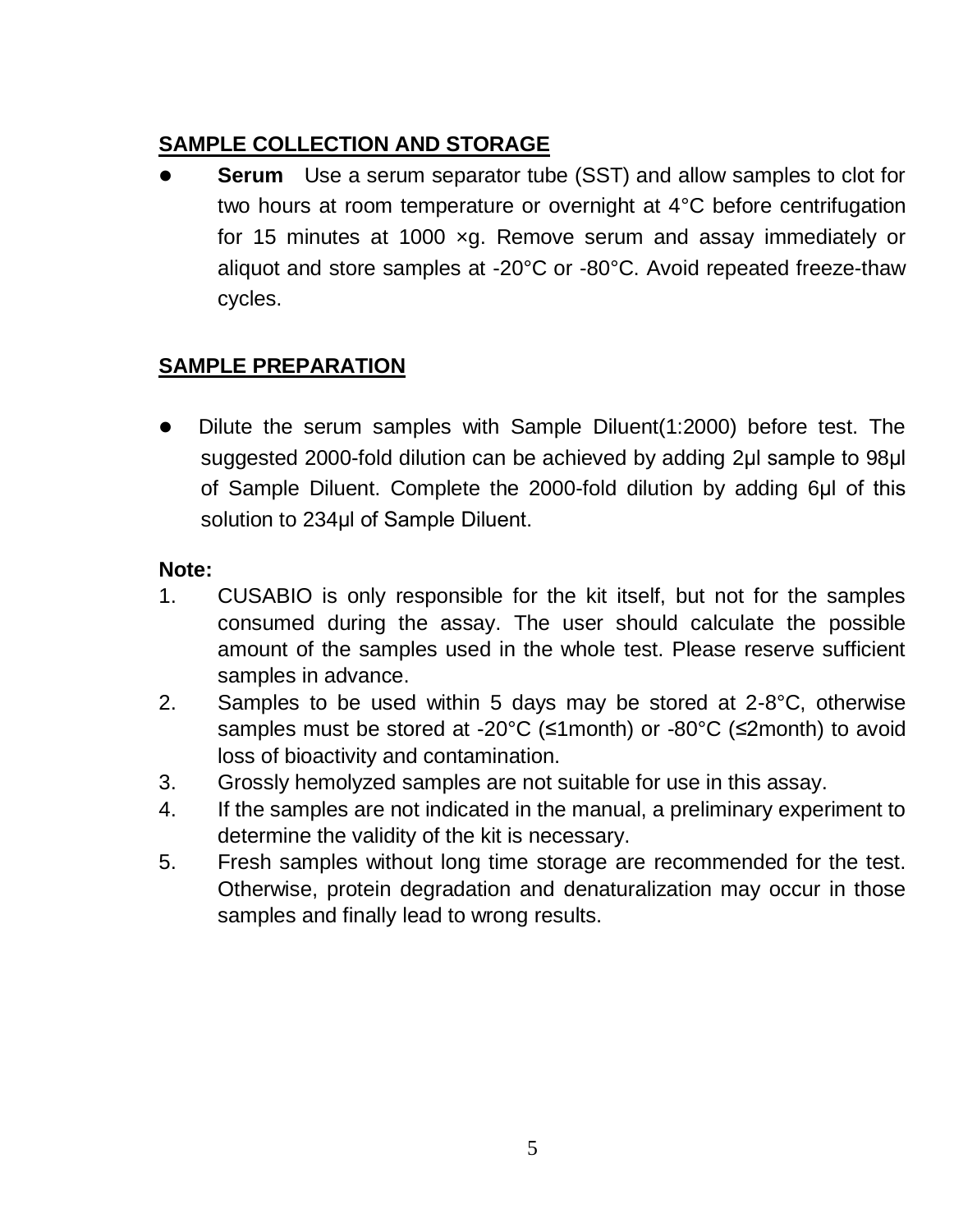# **REAGENT PREPARATION**

**Note:** 

- **Kindly use graduated containers to prepare the reagent. Please don't prepare the reagent directly in the Diluent vials provided in the kit.**
- Bring all reagents to room temperature (18-25°C) before use for 30min.
- Distilled water is recommended to be used to make the preparation for reagents. Contaminated water or container for reagent preparation will influence the detection result.
- 1. **Wash Buffer(1x)-** If crystals have formed in the concentrate, warm up to room temperature and mix gently until the crystals have completely dissolved. Dilute 20 ml of Wash Buffer Concentrate (25 x) into deionized or distilled water to prepare 500 ml of Wash Buffer (1 x).
- 2. **HRP-conjugate (1x) -** Centrifuge the vial before opening. **HRP- conjugate** requires a 100-fold dilution. A suggested 100-fold dilution is 10 μl of **HRP-conjugate** + 990 μl of **HRP- conjugate Diluent**.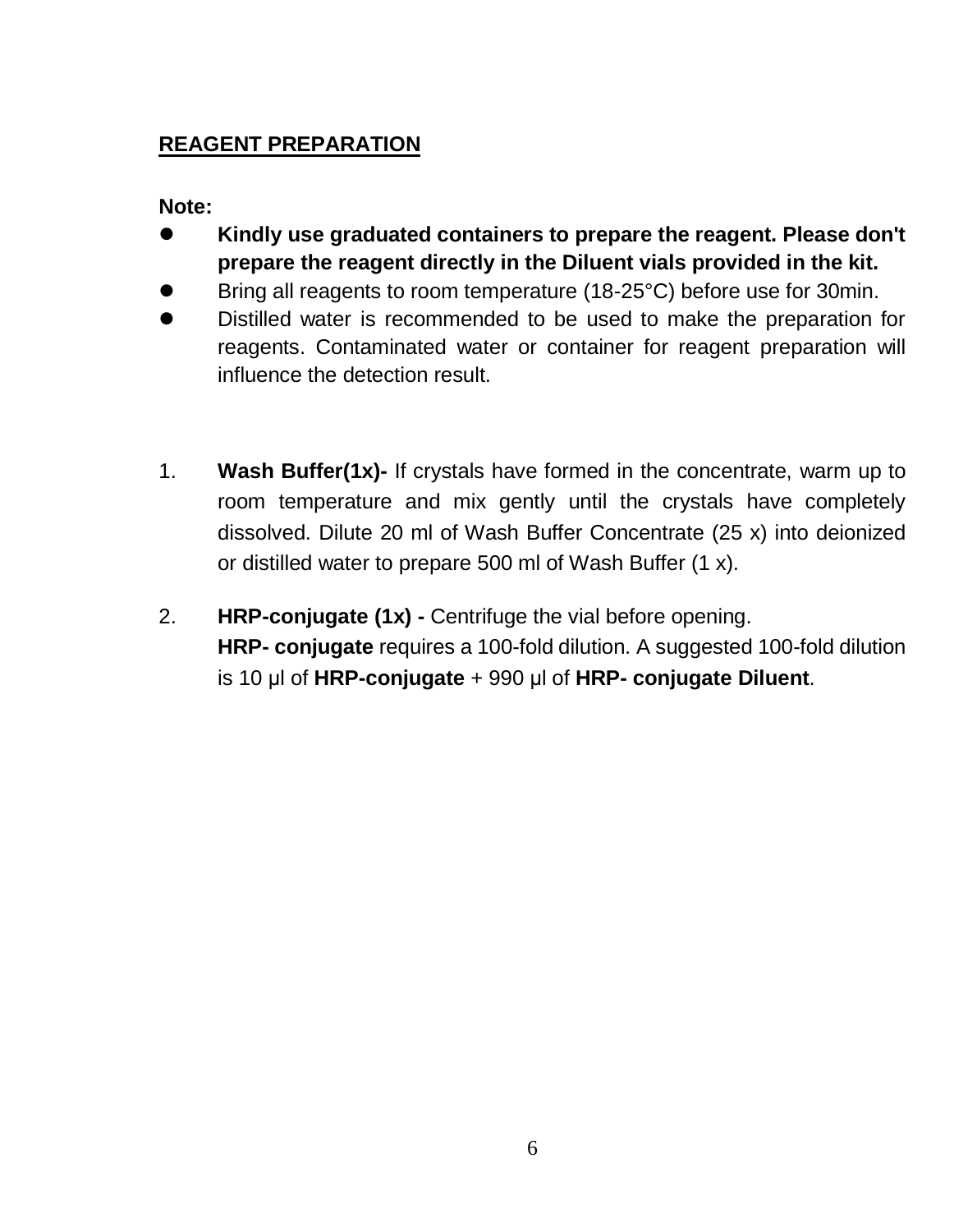## **ASSAY PROCEDURE**

**Bring all reagents and samples to room temperature before use. Centrifuge the sample again after thawing before the assay. It is recommended that all samples and controls be assayed in duplicate.** 

- 1. Prepare all reagents, and samples as directed in the previous sections.
- 2. Refer to the Assay Layout Sheet to determine the number of wells to be used and put any remaining wells and the desiccant back into the pouch and seal the ziploc, store unused wells at 4°C.
- 3. Set a Blank well without any solution.
- 4. Add 100μl of **Negative Control**, **Positive Control** or **diluted Sample** per well.
- 5. Cover with the adhesive strip provided. Incubate for 30 minutes at 37°C.
- 6. Aspirate each well and wash, repeating the process two times for a total of **three** washes. Wash by filling each well with Wash Buffer (200μl) using a squirt bottle, multi-channel pipette, manifold dispenser, or autowasher, and let it stand for 2 minutes, complete removal of liquid at each step is essential to good performance. After the last wash, remove any remaining Wash Buffer by aspirating or decanting. Invert the plate and blot it against clean paper towels.
- 7. Add 100μl of **HRP-conjugate(1×)** to each well (not to Blank!). Cover the microtiter plate with the adhesive strip. Incubate for 30 minutes at 37°C.
- 8. Repeat the aspiration/wash process for **five** times as in step 6.
- 9. Add 90μl of **TMB Substrate** to each well. Incubate for 20 minutes at 37°C. **Protect from light.**
- 10. Add 50μl of **Stop Solution** to each well, gently tap the plate to ensure thorough mixing.
- 11. Take blank well as zero, determine the optical density of each well within 10 minutes, using a microplate reader set to 450 nm.

\***Samples may require dilution. Please refer to Sample Preparation section.**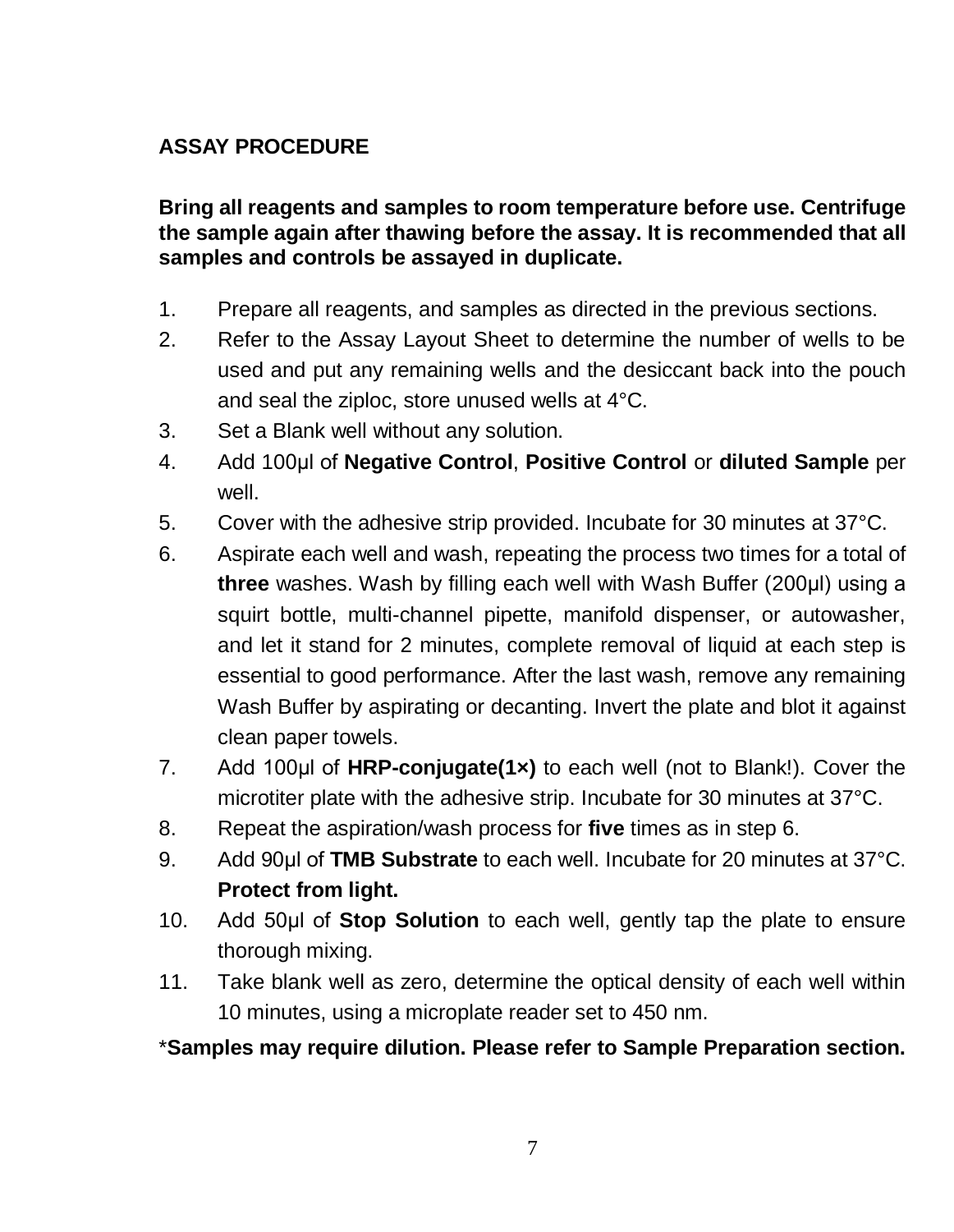Note:

- 1. The final experimental results will be closely related to validity of the products, operation skills of the end users and the experimental environments.
- 2. Samples or reagents addition: Please carefully add samples to wells and mix gently to avoid foaming. Do not touch the well wall as possible. For each step in the procedure, total dispensing time for addition of reagents or samples to the assay plate should not exceed 3 minutes. This will ensure equal elapsed time for each pipetting step, without interruption. Duplication of all specimens, although not required, is recommended. To avoid cross-contamination, change pipette tips between sample additions, and between reagent additions. Also, use separate reservoirs for each reagent.
- 3. Incubation: To ensure accurate results, proper adhesion of plate sealers during incubation steps is necessary. Do not allow wells to sit uncovered for extended periods between incubation steps. Once reagents have been added to the well strips, DO NOT let the strips DRY at any time during the assay. Incubation time and temperature must be observed.
- 4. Washing: The wash procedure is critical. Complete removal of liquid at each step is essential to good performance. After the last wash, remove any remaining Wash Solution by aspirating or decanting and remove any drop of water and fingerprint on the bottom of the plate. Insufficient washing will result in poor precision and falsely elevated absorbance reading. When using an automated plate washer, adding a 30 second soak period following the addition of wash buffer, and/or rotating the plate 180 degrees between wash steps may improve assay precision.
- 5. Controlling of reaction time: Observe the change of color after adding TMB Substrate (e.g. observation once every 10 minutes), TMB Substrate should change from colorless or light blue to gradations of blue. If the color is too deep, add Stop Solution in advance to avoid excessively strong reaction which will result in inaccurate absorbance reading.
- 6. TMB Substrate is easily contaminated. TMB Substrate should remain colorless or light blue until added to the plate. Please protect it from light.
- 7. Stop Solution should be added to the plate in the same order as the TMB Substrate. The color developed in the wells will turn from blue to yellow upon addition of the Stop Solution. Wells that are green in color indicate that the Stop Solution has not mixed thoroughly with the TMB Substrate.